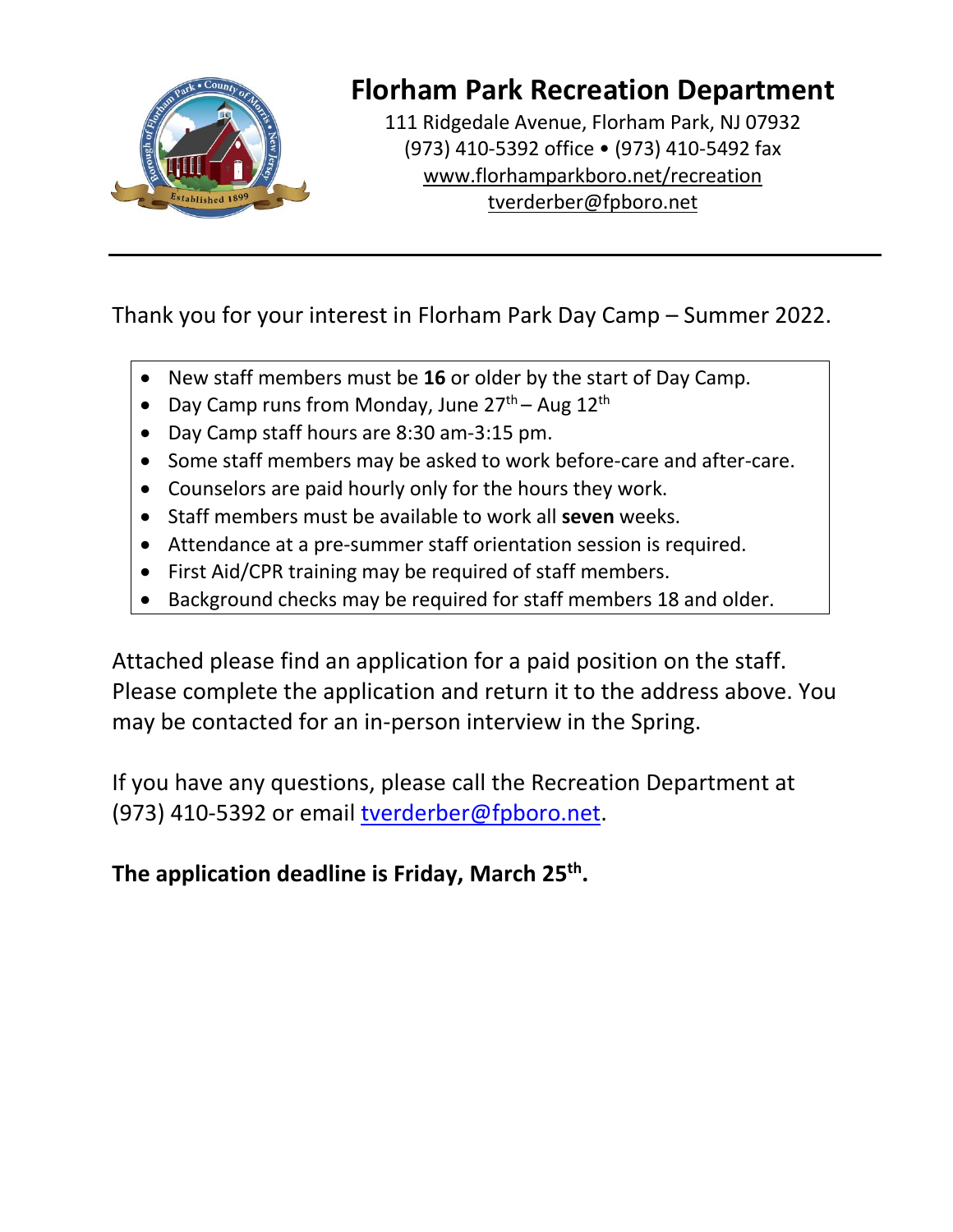## **Florham Park Day Camp 2022 Employment Application**

111 Ridgedale Avenue, Florham Park, NJ 07932 • (973) 410-5392 [tverderber@fpboro.net](mailto:tverderber@fpboro.net) • [www.florhamparkboro.net/recreation](http://www.florhamparkboro.net/recreation)

| <b>PERSONAL DATA</b>                                                                                            |                                                                                  |  |  |  |
|-----------------------------------------------------------------------------------------------------------------|----------------------------------------------------------------------------------|--|--|--|
|                                                                                                                 |                                                                                  |  |  |  |
|                                                                                                                 |                                                                                  |  |  |  |
|                                                                                                                 |                                                                                  |  |  |  |
|                                                                                                                 | Home Phone _________________________________Cell Phone _________________________ |  |  |  |
|                                                                                                                 |                                                                                  |  |  |  |
|                                                                                                                 |                                                                                  |  |  |  |
|                                                                                                                 |                                                                                  |  |  |  |
| <b>EMERGENCY CONTACT</b>                                                                                        |                                                                                  |  |  |  |
|                                                                                                                 |                                                                                  |  |  |  |
|                                                                                                                 |                                                                                  |  |  |  |
|                                                                                                                 | Home Phone ___________________________________Cell Phone _______________________ |  |  |  |
| <b>EDUCATION</b>                                                                                                |                                                                                  |  |  |  |
| Name                                                                                                            | Town<br><b>Years Completed</b>                                                   |  |  |  |
| High School and the control of the control of the control of the control of the control of the control of the c |                                                                                  |  |  |  |
| Name                                                                                                            | Town<br><b>Years Completed</b>                                                   |  |  |  |
| Town<br>Name                                                                                                    | <b>Years Completed</b>                                                           |  |  |  |
|                                                                                                                 | Degree                                                                           |  |  |  |
|                                                                                                                 |                                                                                  |  |  |  |